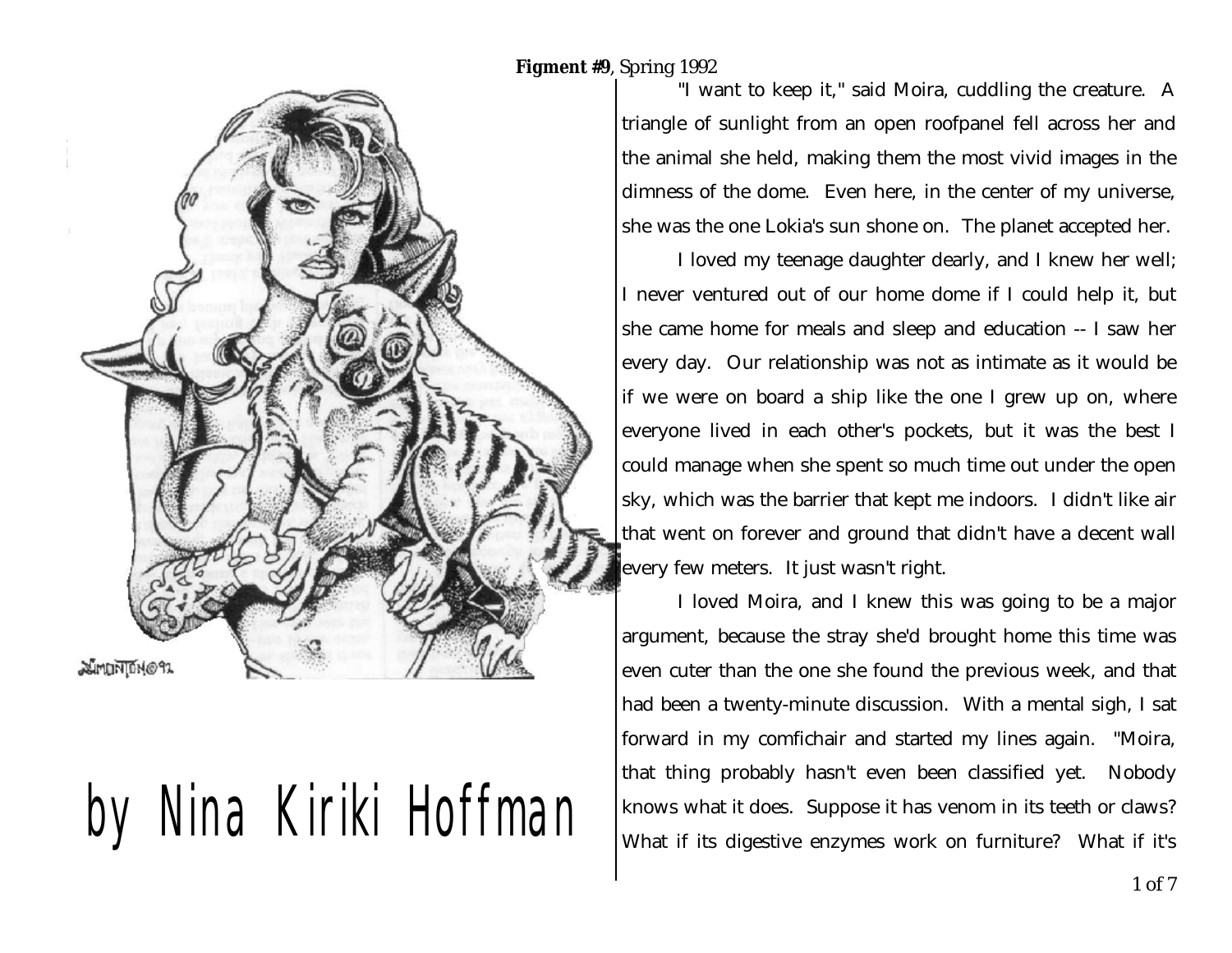untrainable? Please, take it back outside before it bites us or makes a mess."

makes a mess, you'll never know the difference."

"What if it's carrying a disease?" I asked, but I could feel myself weakening. The creature had large serene blue eyes, and it was staring at me with a kindly expression.

Moira tightened her arm around it. "Aw, Mom, you know we're genetically incompatible with Lokia germs. Susu couldn't give me anything if she wanted to, could you, Susu?" She scratched the creamy patch of fur under its chin. It blinked and made a low trilling sound, like a smoothly running appliance.

"You don't know what it eats."

"I do too. I found her in a beetleberry bush. She was wolfing them down. I bet she could help you clear out the backyard -- she eats, you chop."

"Ugh." How could anything eat those noxious berries, which had a chitonous cell wall and smelled pungent and unpleasant? "Maybe you're right," I said. Brad had been encouraging me to make a garden in back of the dome; beetleberries and the open sky had been my two main obstacles. "What will your father say?"

"Oh, Mom. It's small. I'll keep it in my room. Then if it|I was inclining toward a yes. "Would you like to hold Susu?" "Let's wait and ask him," said Moira. She grinned. When I reached the wonder-what-your-father-will-say stage, she knew she asked.

> I sat back in my chair and held out my arms, hoping the creature wouldn't wet on me. I hadn't had a wet lap since Moira was a baby. She set the creature in my lap. It was six-limbed, like most Lokia animal life-forms, and it had hand-like processes on its foremost limbs, delicate long fingers. Its back hair was long and silky, brown stippled with green, save for the creamy patch under its chin. It had a round head, small earflaps, large round eyes set for binocular vision, and a dark muzzle with a tiny nose and mouth.

> I stroked its fur, and it caught my hand in one of its own. Its fingers were tipped with suction discs, except for the third on the left hand, which was longer than the other four by two joints, and had a specialized tip it kept curled closed. It held my hand long enough to inspect my wedding ring. It leaned forward, and a thin, pointed red tongue darted out of its mouth to touch my diamond before I could jerk away. And even when I tried, a slightly delayed reaction, its grip was too strong to break. Brad had talked about myofilament arrangement in Lokia life-forms, how their muscles were generally stronger and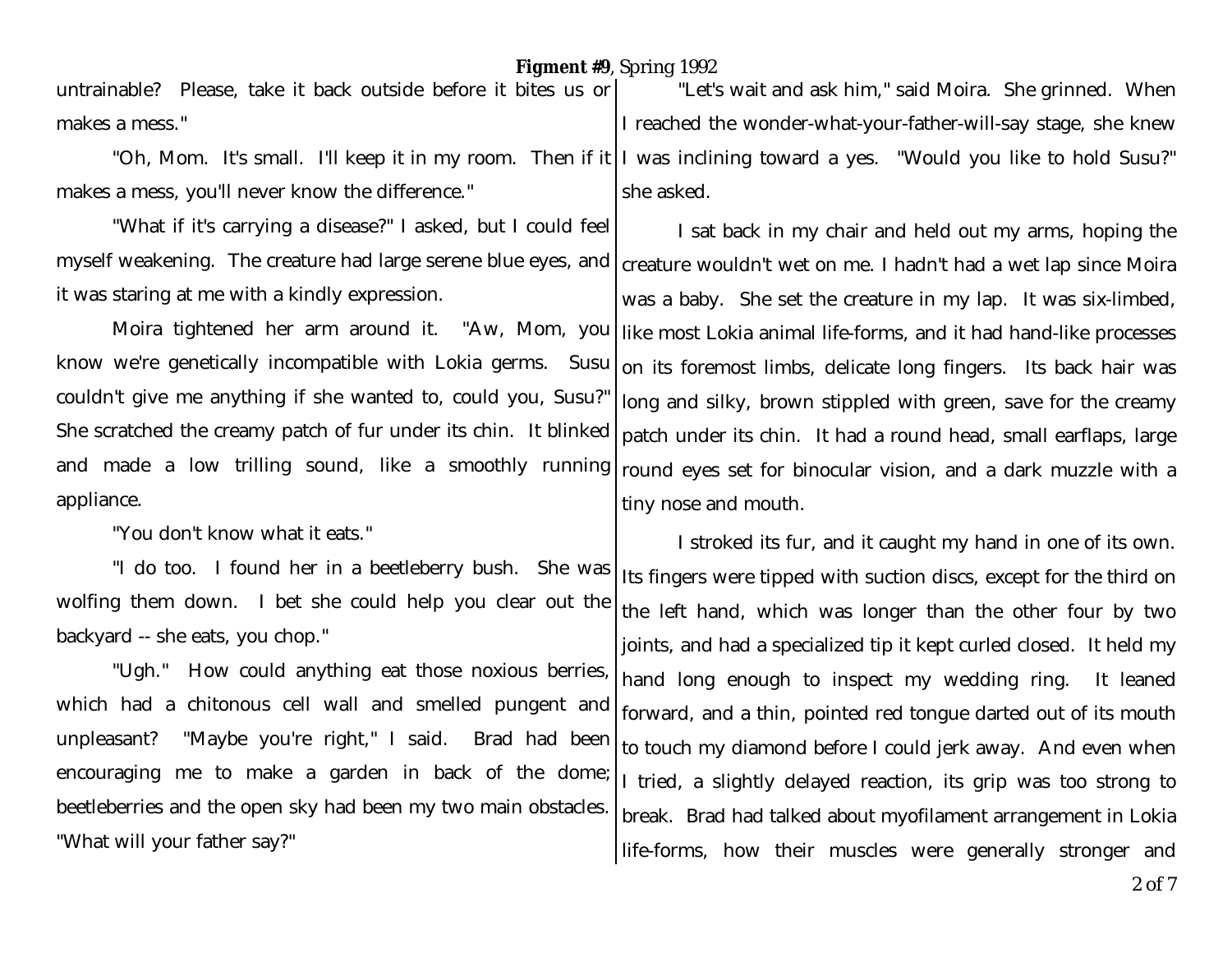smaller than ours. I was just beginning to get alarmed when it was.

let go of my hand, turned around twice in my lap, and settled down, closing its eyes and trilling.

hurt. She tasted my hand, my fingernail, my cheek, and my hair, and she didn't hurt me at all."

I stroked the thing, mesmerized by its fur's softness. Brad and I had deliberated a lot before deciding we might as well let Moira run off into the bush. She would probably spend the rest of her life on Lokia; she might as well get used to the planet. She was lonely. There wasn't another child her age at the base, only toddlers and babes in arms. Brad had gotten special dispensation to bring her, since he was one of the best xenobiologists available when Lokia needed a good one.

We knew we could lose Moira out there. Every new planet could surprise you, though Lokia seemed more benevolent than most, hosting no large predators and nothing yet identified as poisonous. Brad had trained Moira in selfdefense, taught her how to aim and shoot a stunner, inoculated her against everything he could. He gave her a kit to take with her which included a communicator, a compass, a distance meter and a distress beeper. We knew if we kept her indoors Her name's Susu."

she would go crazy. She wasn't bred to indoor living the way I

"What do you think, Mom?" asked Moira.

Moira smiled at me. "See? Her digestive enzymes don't Susu made a warm, lightly scented lapful. How could anything I watched my hand as it traveled along the creature's fur. that ate beetleberries smell like hyacinths? "I like it," I said, surprising myself. On shipboard, we were always fighting stowaway planetary life-forms; if they weren't some form of produce, they were a menace to our supplies. This was the first non-human planetary indigene I had ever felt attracted to.

> "Maybe I can find another one, and we could each have one. I bet you never had a pet before, Mom."

> > "No, I never did."

"I've never seen anything quite like it," said Brad that night. "How did you find this when all our exploratory people missed it, Moira? It looks like it has the cranial capacity of a small child. I wish I could scan its brain, see if it has a complex cortex, though that wouldn't necessarily tell us anything. Hey!"

Susu licked his watch.

"It's all right, Daddy. She's safe."

"I don't think she's a she, honey. She's the third sex."

"Well, nobody has a pronoun for that yet. I'll call her she.

"All right. Would you mind if I took her to the lab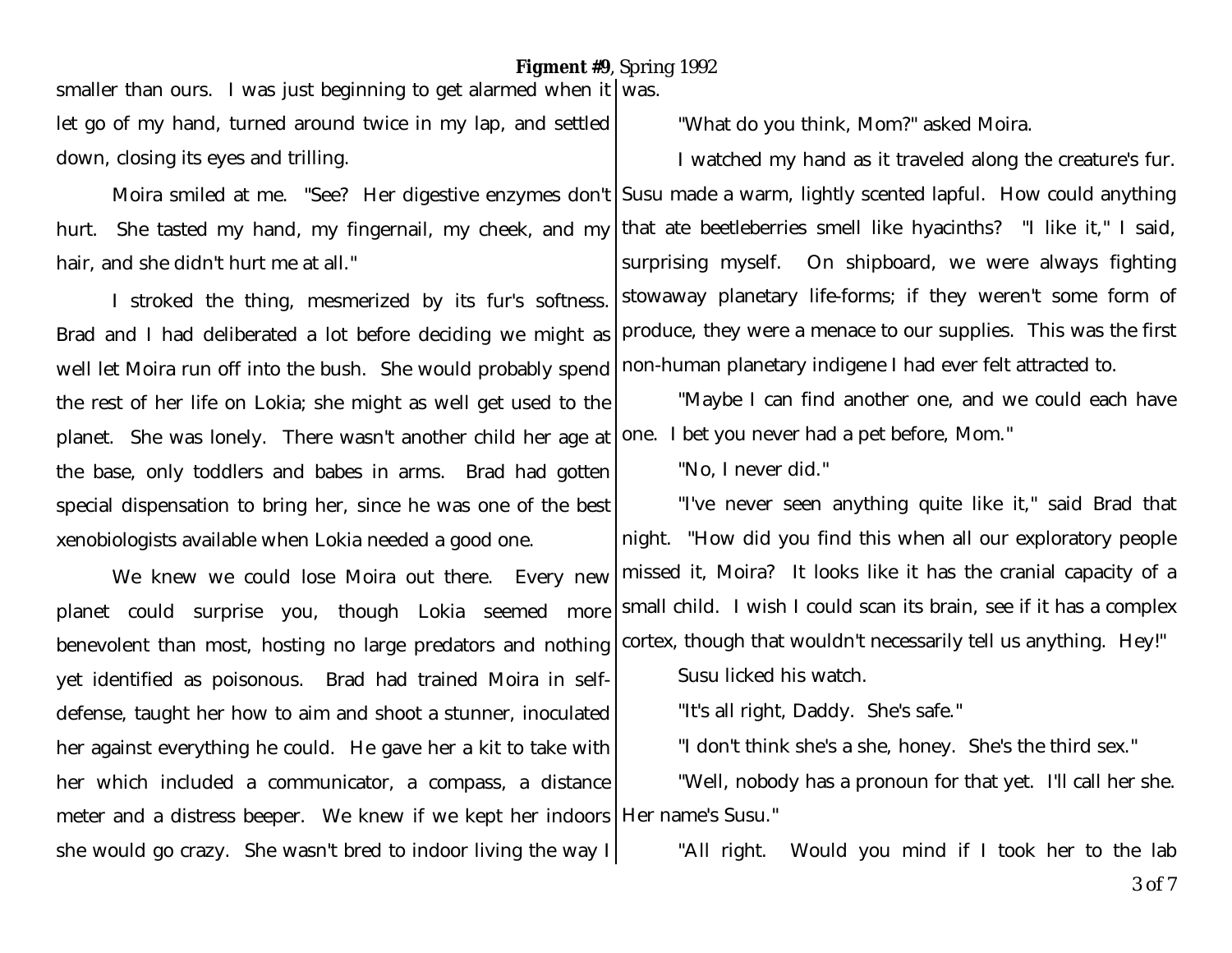### **Figment #9**, Spring 1992 stirred.

#### tomorrow?"

"Yes! I don't want you running tests on her. I don't want her to get a bad opinion of humans."

said, grinning.

me. That depth perception one where the floor dropped out from under the glass? Not that one, and no injections, and no bright lights, okay? You want to be mean, you have to find your own Susu. I'm going to find one for Mom."

"You think you can just walk outside and pick up another one, huh?"

"Yep."

That night I woke up when something warm and flowerscented cuddled up next to me. Despite her promise, Moira hadn't kept Susu in her room. We had taught Susu how to operate the toilet, and she seemed enthusiastic about using it. Moira gave her a bath and both of them emerged radiant and unbitten. I touched Susu's clean, soft fur, felt her warmth, smelled her scent, and heard the thinnest thread of her trill. lifted the covers and she crept in next to me, curling up against my back. Her trilling lulled me to sleep. Brad never even

"I'll be as kind to her as if she was my own child," he she turned up in the laundry cubby, and Moira took her and "I remember some of those experiments you performed on |a video visualization -- an abstract; I was trying to incorporate a Moira came home late for lunch the next day. Brad had not been able to find Susu to take her to the lab with him; later went out, leaving me, as usual, to my crafts. I was working on three-dimensionality. If it turned out well, I would send it in to the Culture Club, and if they liked it, they'd transmit it to everyone on the local net and give me credits towards new pletware.

> When Moira came in, she had three Susus clinging to her -- one in her arms, one on each shoulder. Her own was the one in her arms, easy to distinguish by color and by shape, plumper and chunkier than Susu's slender siblings. "This one's Shisu - she's for you," Moira said, presenting me with the animal on her left shoulder, the smallest, with dark, steely gray fur aside from the creamy patch under her chin. Her fur too was stippled with green, and her eyes were pale green. "This one's for Daddy," said Moira. "Hisu. Now we have a matched set."

> Hisu was the largest, with the lightest fur, and dark blue eyes. Shisu and Hisu came to me, touching tongues to my diamond, the fabric of my coverall, my hair, my hands.

Shisu climbed up into my lap and settled there. I stroked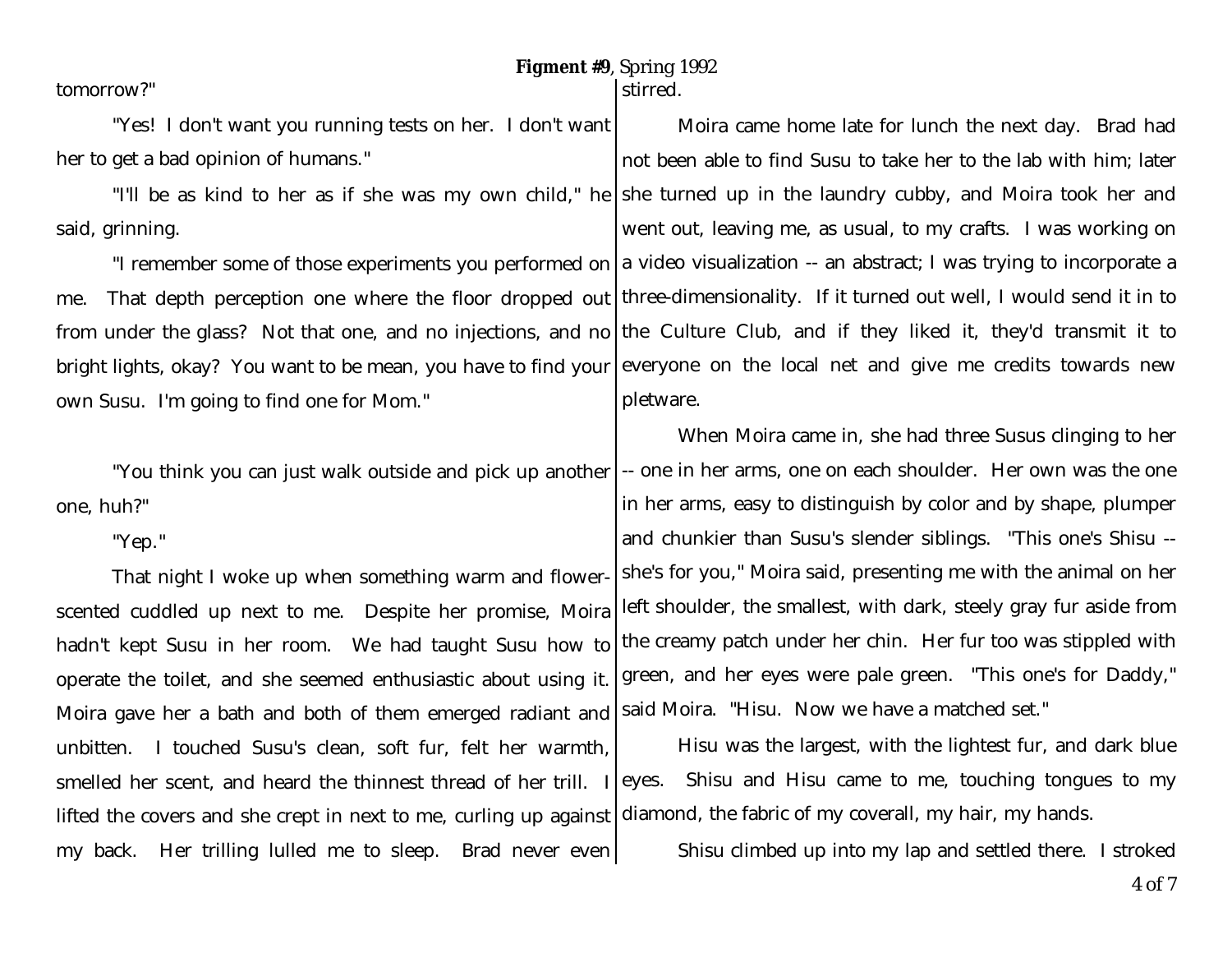## **Figment #9**, Spring 1992

her, feeling such a yearning for her, such a painful pleasure at having her there. "Oh, Moira," I said, leaning over and hugging make-babies lecture yet, honey?" Shisu. "Thank you. Thank you." Brad twinkled at her. "Have you had that how-humans-

"Maybe she'll make you feel more at home outside," said | info on it in the teacher, anyway." Moira. "When the sky looks too wide, you could hug her. Of course, she doesn't smell as nice as Susu."

Shisu smelled like jasmine, one of my favorite scents. laid my cheek against her back. Yes, she would need to go outside to feed, and if I let her out without going with her, maybe she'd never come back. I would have to face the open sky, and all the terrors of going suitless under it. I closed my eyes and savored Shisu's scent. Brad had wanted me to get psych adjustments for years. Maybe I could cure myself, with Shisu's help.

"This is wonderful, Moira," Brad said that evening. "I had people out scouting for these creatures all day, but we didn't find a single one, let alone a bonded set. Maybe the lab will have to hire you as help. With any luck, this set will be making babies soon; that seems to be a traditional Lokia response to captivity and an unlimited food supply." Hisu tugged at the sticktite holding his shirt closed, and he laughed.

"How do they make babies with three sexes, anyway?" asked Moira.

"Oh, Daddy, ages ago. Mom told me. I'd already found

"Oh. Hmm. In that case, I guess you're old enough to hear about Lokia. We haven't gotten all the details down, but it looks like this: The male, or minus, like Hisu, and the female, or plus, like Shisu, produce the gametes. Susu, the third sex. acts as a facilitator and incubator. She arranges the fertilization, usually getting the group together. Then she ends up with the zygote, the fertilized egg, inside her until it's ready to be born. The courtship rituals and mating processes vary from species to species, but the roles the sexes play seem to be consistent. Stimson thinks the incubator gives the zygote some genes, but they're free-floating in the cytoplasm, not inside the nuclear envelope. It isn't a form of triploidy we understand yet; we don't know the mechanism that determines sexual differentiation. Any questions?"

"Uh," said Moira. "I think I need to expand my vocabulary first. Thanks for trying, though, Dad."

There was some debate among members of the colony, but I decided that the species Moira discovered possessed enough sentience to be persons. Brad took Hisu to the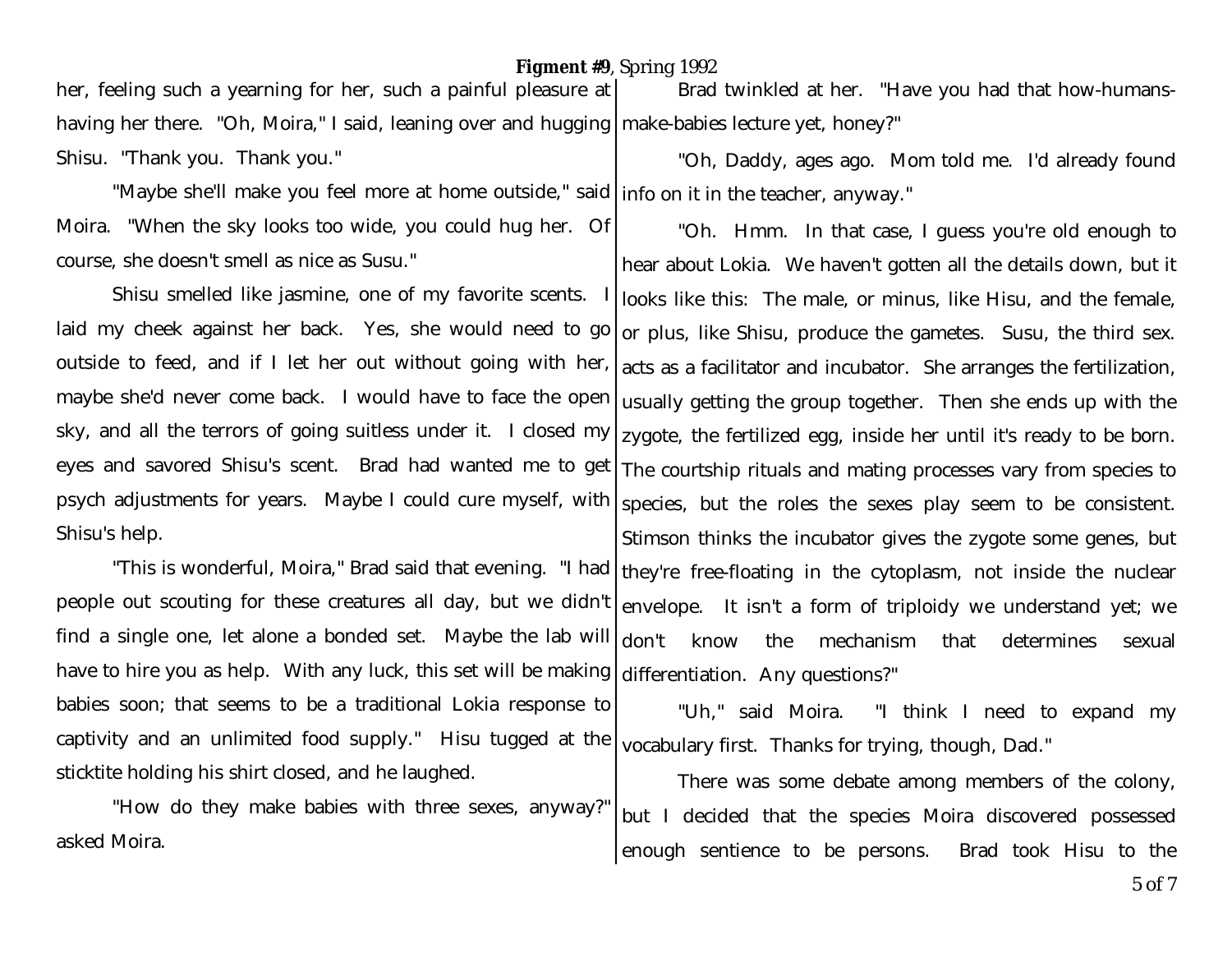## **Figment #9**, Spring 1992

laboratory and ran him through a lot of tests. I didn't need to he refused and so did Hisu. Brad had a harness he strapped to test Shisu; sitting on my lap, she learned to build video displays his back, and Hisu rode it; they never left each other when Brad on the computer, and not simple ones either. She loved the was at work. On one level this did not make sense to Brad. He sensation of controlling something she was looking at. The was committed to the quest for knowledge, and he knew that images she created disturbed me, most of all because I felt I many of the other people he worked with could find out more almost understood them. about Hisu than he could. On some other level he and Hisu

All of Shisu's computer-generated visuals had groups of were committed to each other, and that was stronger now. three in them. I suspected the Sus of thinking they understood us, the

And if I almost understood her artwork, perhaps I almost way we thought we understood them. understood her thinking. That meant that perhaps what I suspected was true. It made sense in a Susu-Hisu-Shisu to make. manner. I suspected that was a dangerous assumption for anyone I suspected I made it myself, trying to imagine myself into

I suspected them of being ambassadors from one people Susu's mind when she first came to scout us out. What did she to another. I suspected them of coming to evaluate us, we, the see? Three people living together as a unit. Three people with intruders on their planet. an unlimited food supply who were not doing their job of

I suspected them of friendship true and deep, deep reproducing. enough for them to think we were worthy of their help. Shisu often looked to my comfort as well as her own. She went Family Trade Ships. I knew I was marked for exogamy, so I outdoors with me, and when I panicked, she covered my eyes spent a lot of time studying people other than those of the ship, with her warm hands, and trilled until my fear seeped away. and not so much time learning the important shipboard things. When Moira was troubled, I heard her telling Susu about it, and | I tried to remember if there was a kinship word for a daughter I heard a trilled response that comforted her. Brad told me that who gave birth to her own sister or brother, but if there was, it when someone else wanted to take Hisu away to run some tests, |was one of the forbidden words, those given to a person of a I spent most of my life on board the **Orion**, one of the